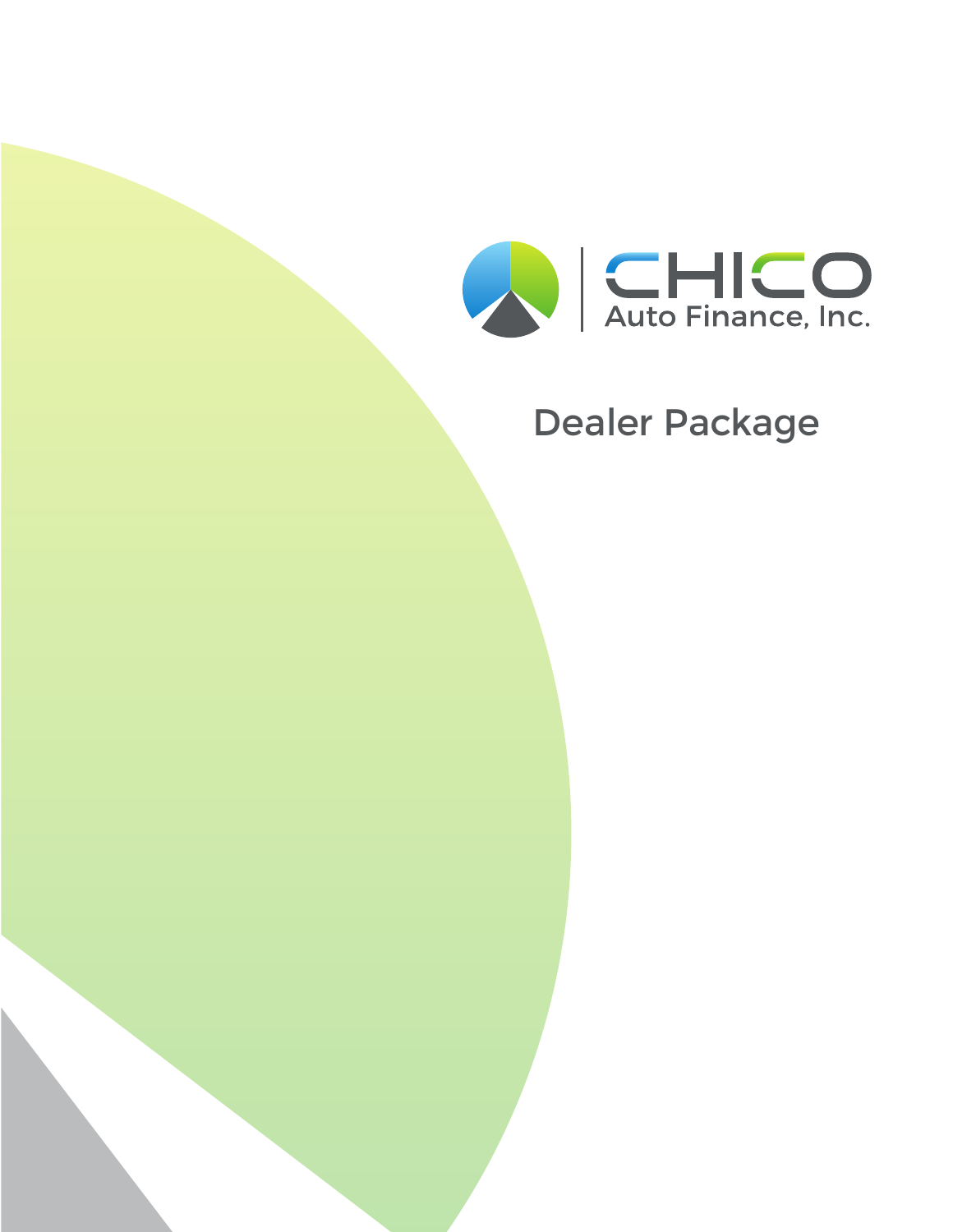

## **Cover Sheet for Dealer Applications**

| Dealer Relationship Specialist:                                                                                              |                                                   |           |
|------------------------------------------------------------------------------------------------------------------------------|---------------------------------------------------|-----------|
| Does Dealer use Dealertrack?                                                                                                 | Yes                                               | <b>No</b> |
| In order to add a Dealer to Dealertrack access of CAF, the info needed is:                                                   |                                                   |           |
| Dealership Legal Name:                                                                                                       | <u> 1980 - Johann Barbara, martxa alemaniar a</u> |           |
| DBA Name:                                                                                                                    |                                                   |           |
| Address:<br>and the control of the control of the control of the control of the control of the control of the control of the |                                                   |           |
| Phone:                                                                                                                       |                                                   |           |
| Fax:                                                                                                                         |                                                   |           |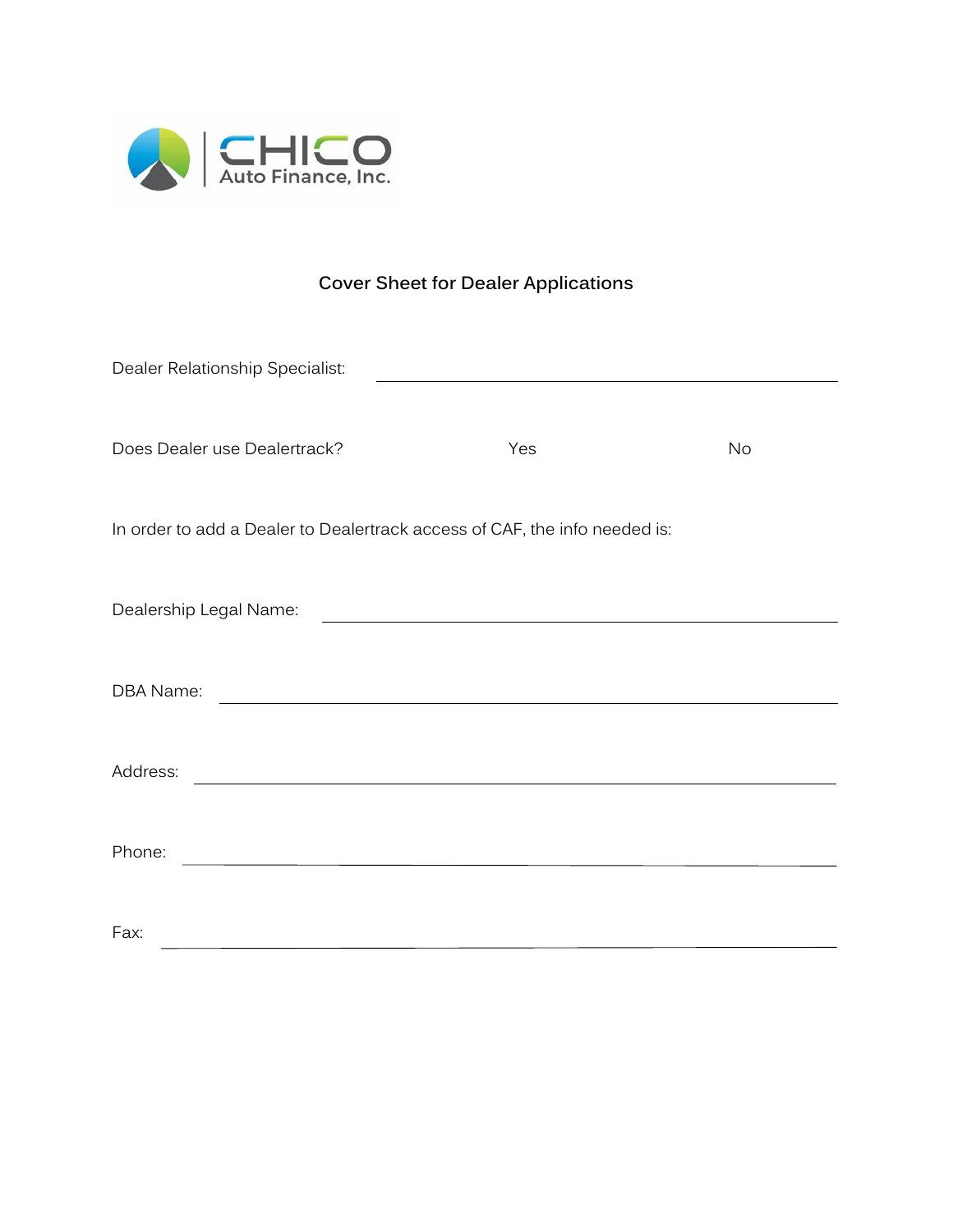

70 Declaration Dr. Suite 102, Chico, CA 95973 Phone: 530.895.8321 Fax: 855.369.6666

### **Dealer Signup Checklist**

| DBA Name: with a state of the state of the state of the state of the state of the state of the state of the state of the state of the state of the state of the state of the state of the state of the state of the state of t |
|--------------------------------------------------------------------------------------------------------------------------------------------------------------------------------------------------------------------------------|
| The following checklist is to ensure that you fill out and send back the correct paperwork to Chico Auto<br>finance, Inc. If you have any questions, please call (530) 895-8321.                                               |
| Dealer Application<br>Driver License All Signers                                                                                                                                                                               |
| Dealer Bond<br>Dealer Agreement                                                                                                                                                                                                |
| <b>Business License</b>                                                                                                                                                                                                        |
| Dealer License                                                                                                                                                                                                                 |
| Sellers Permit                                                                                                                                                                                                                 |
| Corporate Resolution                                                                                                                                                                                                           |
| <b>ACH Authorization Form WITH:</b>                                                                                                                                                                                            |
| <b>Voided Check</b>                                                                                                                                                                                                            |

Please forward completed package to:

**Chico Auto Finance, Inc. 70 Declaration Dr. Suite 102 Chico, CA 95973 Phone: (530) 895-8321 Fax: 855.369.6666**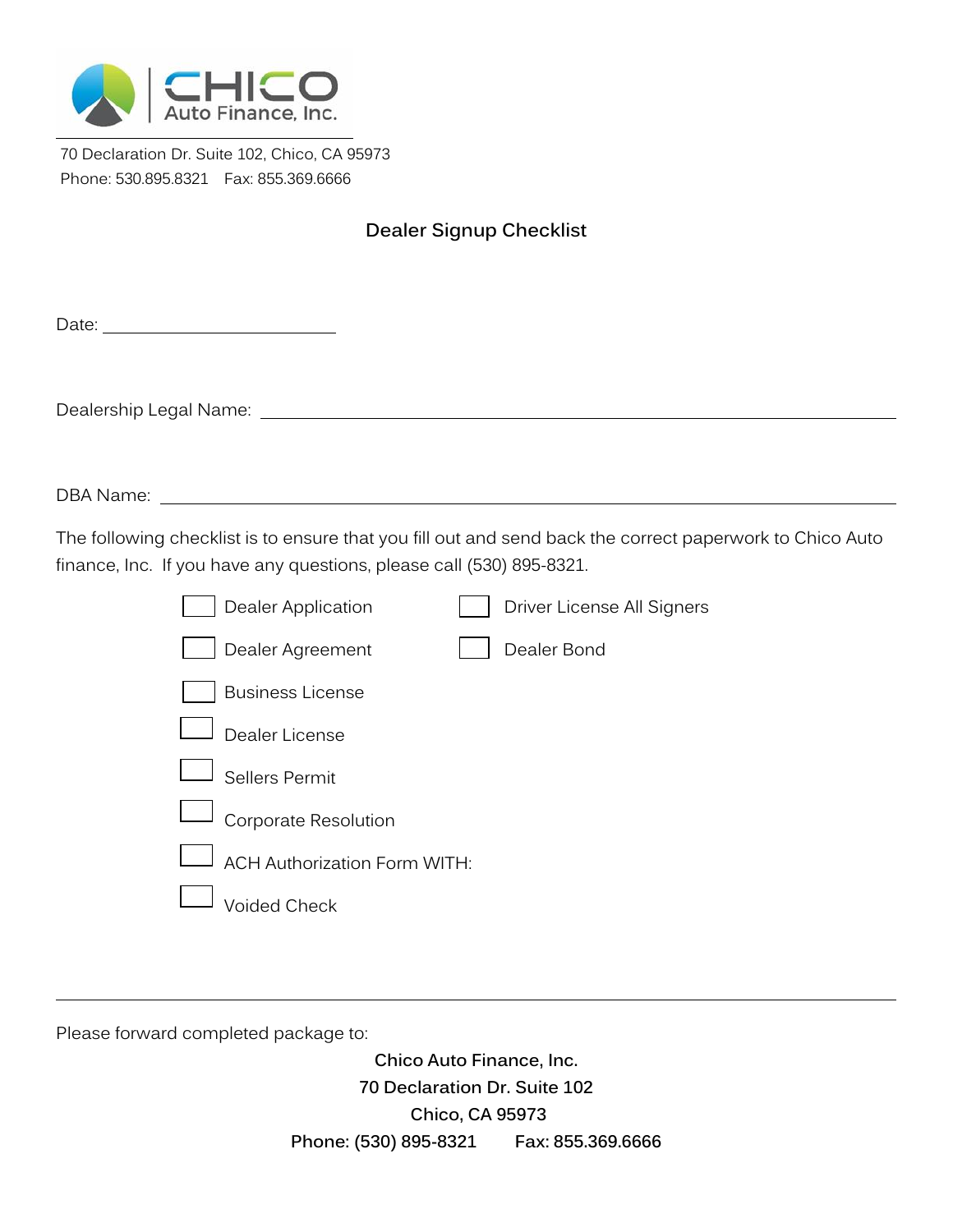

## **Dealer Application**

| Business Type: (choose one)              |       |                                                               |            |         | <b>Business Phone:</b> |
|------------------------------------------|-------|---------------------------------------------------------------|------------|---------|------------------------|
| () Sole Proprietorship<br>() Partnership |       | () Corporation () LLC                                         |            |         |                        |
| Time At Current Location:                |       | Date Business Established                                     |            |         | Finance Office Phone:  |
| Dealership Email Address                 |       |                                                               |            |         | Fax Number             |
| Brands Sold                              |       | Additional Dealership Locations (Address / City / State / Zip |            |         |                        |
| Principal(s) Information:                | Title | Soc Sec#                                                      | <b>DOB</b> | % Owned | <b>Home Address</b>    |
|                                          |       |                                                               |            |         |                        |

#### **Contact Information:**

| General Mgr.  | Phone | <b>Email Address</b> |  |
|---------------|-------|----------------------|--|
| Finance Mgr.  | Phone | <b>Email Address</b> |  |
| Comptroller   | Phone | <b>Email Address</b> |  |
| Office Mgr.   |       |                      |  |
| Sales Manager | Phone | <b>Email Address</b> |  |

**Other Experience and Positions Held in Automotive Industry:** (Work history on all principals and General Manager

required for non-franchise dealers if less than 5 years in business)

| <b>Company Name</b> | <b>Position</b> | <b>Length of Time</b> |
|---------------------|-----------------|-----------------------|
|                     |                 |                       |
|                     |                 |                       |
|                     |                 |                       |

#### **AGREEMENT** (All Owners must sign)

The above named Dealer certifies that all of the information provided on this application is true and correct. I also authorize CAF\* to investigate my credit and employment history and obtain credit information.

| Name:              | Title: |  |
|--------------------|--------|--|
| Signature:         | Date:  |  |
| Name:              | Title: |  |
| Signature:         | Date:  |  |
| Name:              | Title: |  |
| Signature:         | Date:  |  |
| Chico Auto Finance | Date:  |  |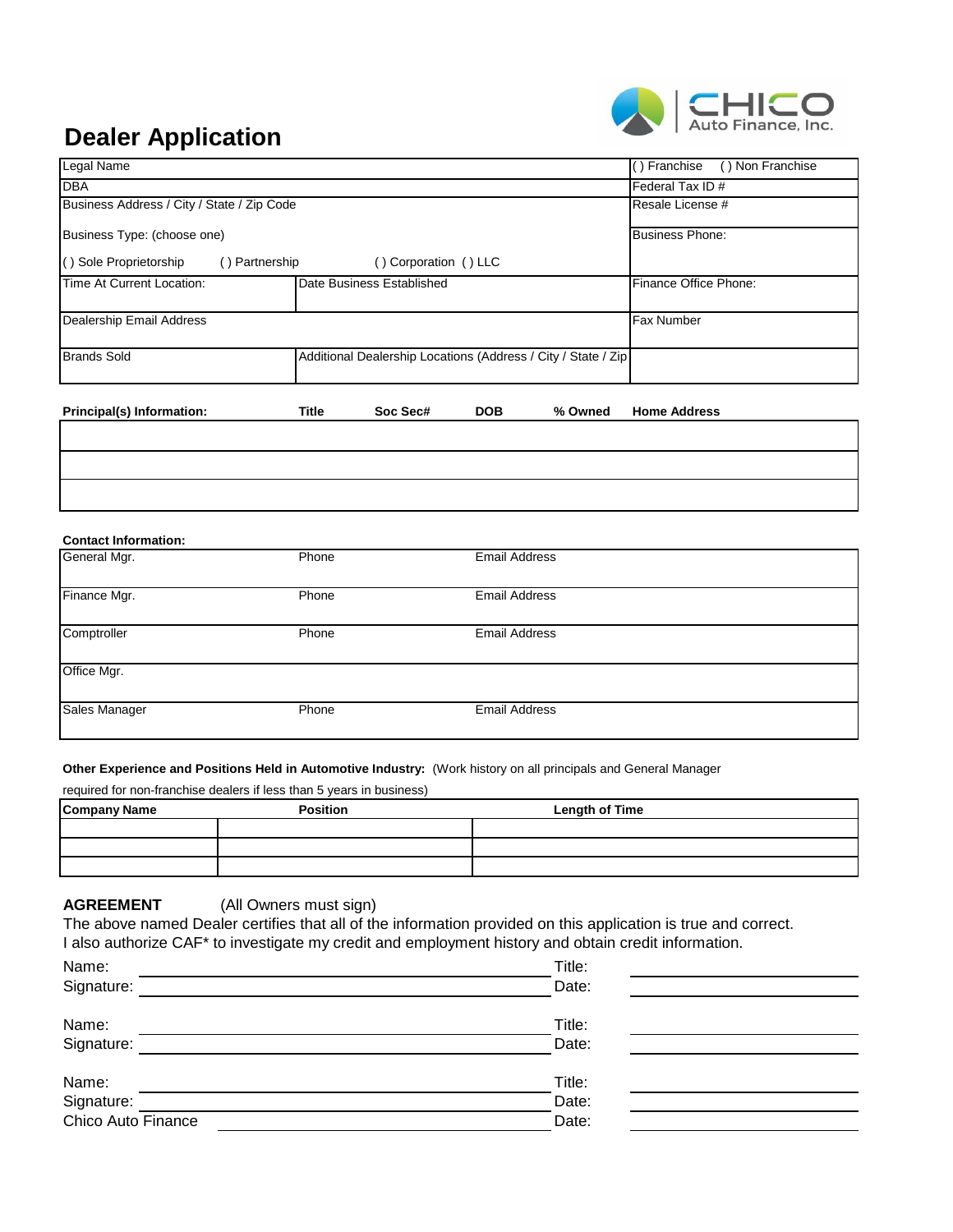

## **Dealer Information**

| <b>Dealership Name</b>                                        | <b>Dealership Number</b>                |
|---------------------------------------------------------------|-----------------------------------------|
| Sales Information (sum of new and used)                       |                                         |
| <b>Gross Annual Vehicle Sales</b>                             | Annual Units Sold (sum of new and used) |
| Percentage of Total Annual Sales the are New                  |                                         |
| <b>Finance Sources</b>                                        |                                         |
| <b>Primary Prime Lending Source</b>                           |                                         |
| Secondary Primary Lending Source                              | <b>Current Floor Plan Provider</b>      |
| Sub-prime Lending Source                                      | Floor Plan Insurance Provider           |
| Sub-prime Lending Source                                      | <b>Current Gap Provider</b>             |
| Information on Extended Service Contracts                     |                                         |
| <b>Dealer Website</b>                                         | eCommerce Annual Unit Sales Volume      |
|                                                               |                                         |
| email Address for Owner & GM                                  | eCommerce Manager                       |
| eCommerce Referral Service                                    |                                         |
| Other                                                         |                                         |
| Dealer Management Operating System (computer system, ADP)     |                                         |
| <b>CPA Firm</b>                                               | Member 20 Group                         |
| Currently involved in any legal proceedings? If yes, explain. |                                         |
| <b>Banking References:</b>                                    |                                         |
| Bank Name:                                                    | Contact Name:                           |
|                                                               | Phone #:                                |
| Bank Name:                                                    | Contact Name:                           |
|                                                               | Phone #:                                |
| Onsite Inspection of dealer facility and inventory:           |                                         |
|                                                               |                                         |
|                                                               |                                         |
|                                                               |                                         |
|                                                               |                                         |

Site Manager Summary and Recommendation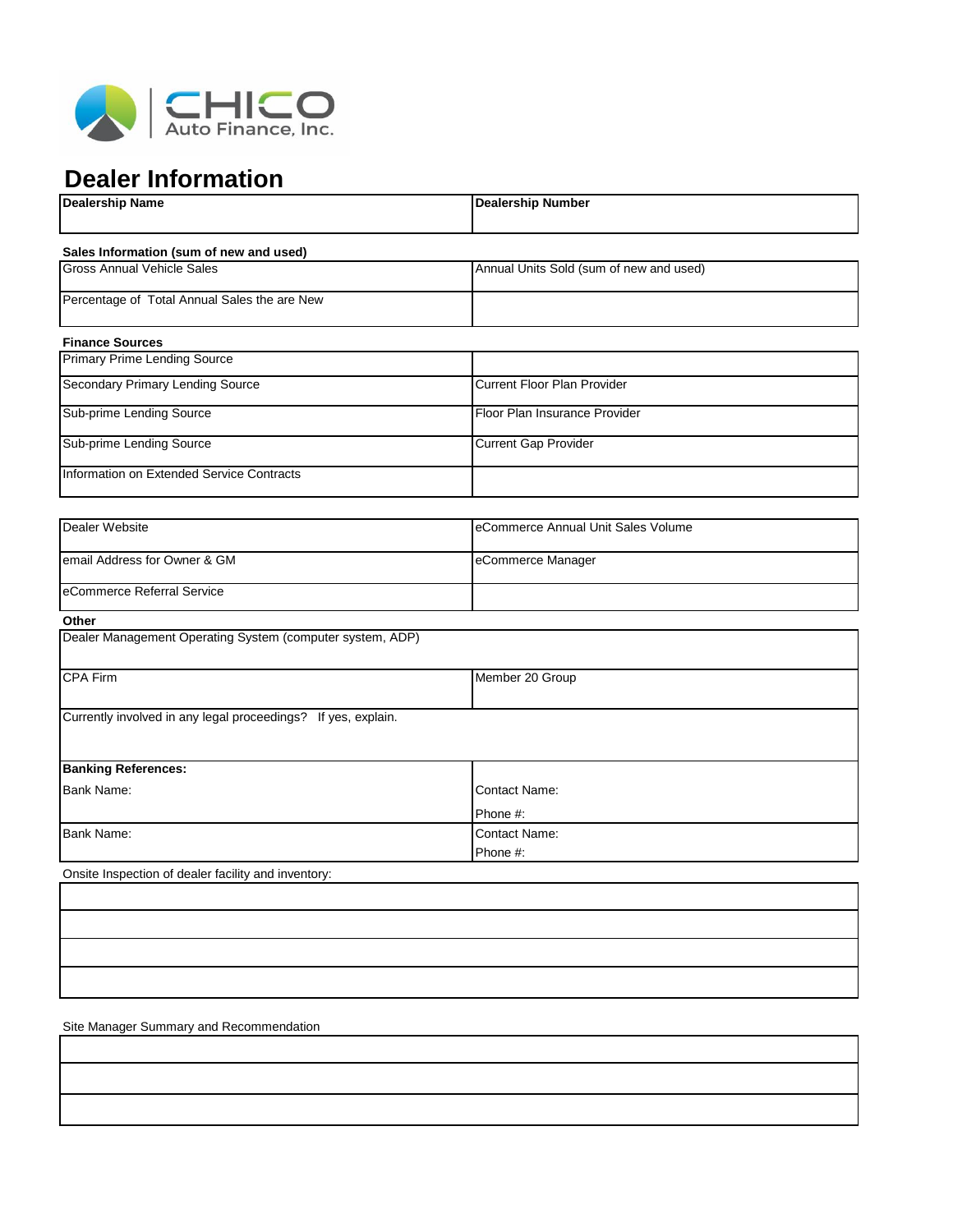

#### **Dealer Agreement**

This Dealer Agreement ("Agreement") between Chico Auto Finance, Inc. ("CAF") and

("Dealer") contains the terms and conditions under which CAF may purchase conditional sale contracts and/or retail installment sale contracts from Dealer and the rights and obligations of CAF and Dealer with respect to such contracts.

- **1. Definitions**: The following terms when used in this Agreement have the following meanings:
	- a. "Asserted Liability" is defined in subsection 6(b) of this Agreement.
	- b. "Assignment" means assignment of a Contract by Dealer to CAF on a recourse basis as set forth in section 4 of this Agreement.
	- c. "Base Buy Rate" means the annual percentage rate at which CAF will purchase an Eligible Contract.
	- d. "Buyer" means the person who buys a Vehicle under a Contract, except if there is a co-buyer such term shall mean both persons collectively.
	- e. "Complaint" means any claim, demand, complaint, cross-complaint or defense relating to a Contract or Vehicle, which is, or could have been, asserted against Dealer.
	- f. "Contract" means a conditional sale contract or a retail installment sale contract for the sale of a motor vehicle, which is assigned to CAF under this Agreement.
	- g. "Date of Assignment" is the date of CAF's payment of the Purchase Price.
	- h. "Department" means the government agency in any state charged with the responsibility of registering and transferring titles to motor vehicles.
	- i. "Eligible Contract" means any Contract presented by Dealer to CAF for CAF to consider purchasing from Dealer.
	- j. "Losses" is defined in subsection  $6(a)$  of this Agreement.<br>k. "Purchase Price" means the Amount Financed shown on
	- "Purchase Price" means the Amount Financed shown on a Contract.
	- l. "Repurchase Price" means the entire amount due to CAF under a Contract, plus costs and fees, including but not limited to, any unpaid late charges, insurance premiums placed on the Vehicle by CAF, and reasonable expenses incurred by CAF in attempting to enforce the terms of the Contract or to repossess the Vehicle.
	- m. "Services" means any service contract, GAP coverage, insurance and any other services sold to a Buyer as set forth in a Contract.
	- n. "Vehicle" means a motor vehicle subject to a Contract.

#### **2. Purchase and Assignment of Contracts: Transfer of Title**:

- a. Purchase and Assignment of Contracts: The purchase and assignment of a Contract shall be at CAF's sole discretion. CAF shall be under no obligation to purchase any Contract (even if CAF previously indicated that such Contract was acceptable.) Upon assignment of a Contract CAF shall pay Dealer the Purchase Price less any discount and full title to the Vehicle shall thereupon be transferred to CAF. If CAF agrees to purchase a Contract before it has had an opportunity to investigate fully the creditworthiness of a Buyer, CAF shall have the unconditional right to return such Contract to Dealer within thirty (30) days, and Dealer shall immediately repurchase the Contract for its Repurchase Price. CAF agrees to advise Dealer of its approval or disapproval of the Contract and CAF shall have no liability to Dealer or to Buyer for CAF's failure to approve any Contract.
- b. Transfer of Title: Within five (5) business days of the Date of Assignment of a Contract, Dealer will make a complete application, submit all necessary documents to the Department and take all other actions and steps necessary to report the sale of the Vehicle to the Buyer and to show that CAF has a first priority security interest in the Vehicle. Dealer is obligated to take all reasonable steps to title the Vehicle. Should Dealer be notified or have knowledge of any event that may cause the Department not to transfer title as set forth in this subsection, Dealer will immediately notify CAF and take any necessary corrective action, including unwinding the assignment. Dealer agrees to indemnify CAF against any Losses relating to the Department's failure or refusal to show CAF as the sole legal owner of the Vehicle. Dealer agrees to immediately reimburse CAF for all fees, expenses and costs of whatever kind or nature incurred by CAF or Buyer that result from any failure of Dealer to promptly transfer good and marketable title to the Buyer and CAF as required by this Agreement.

Dealer's Initials CAF's Initials CAF's Initials Page 1 of 6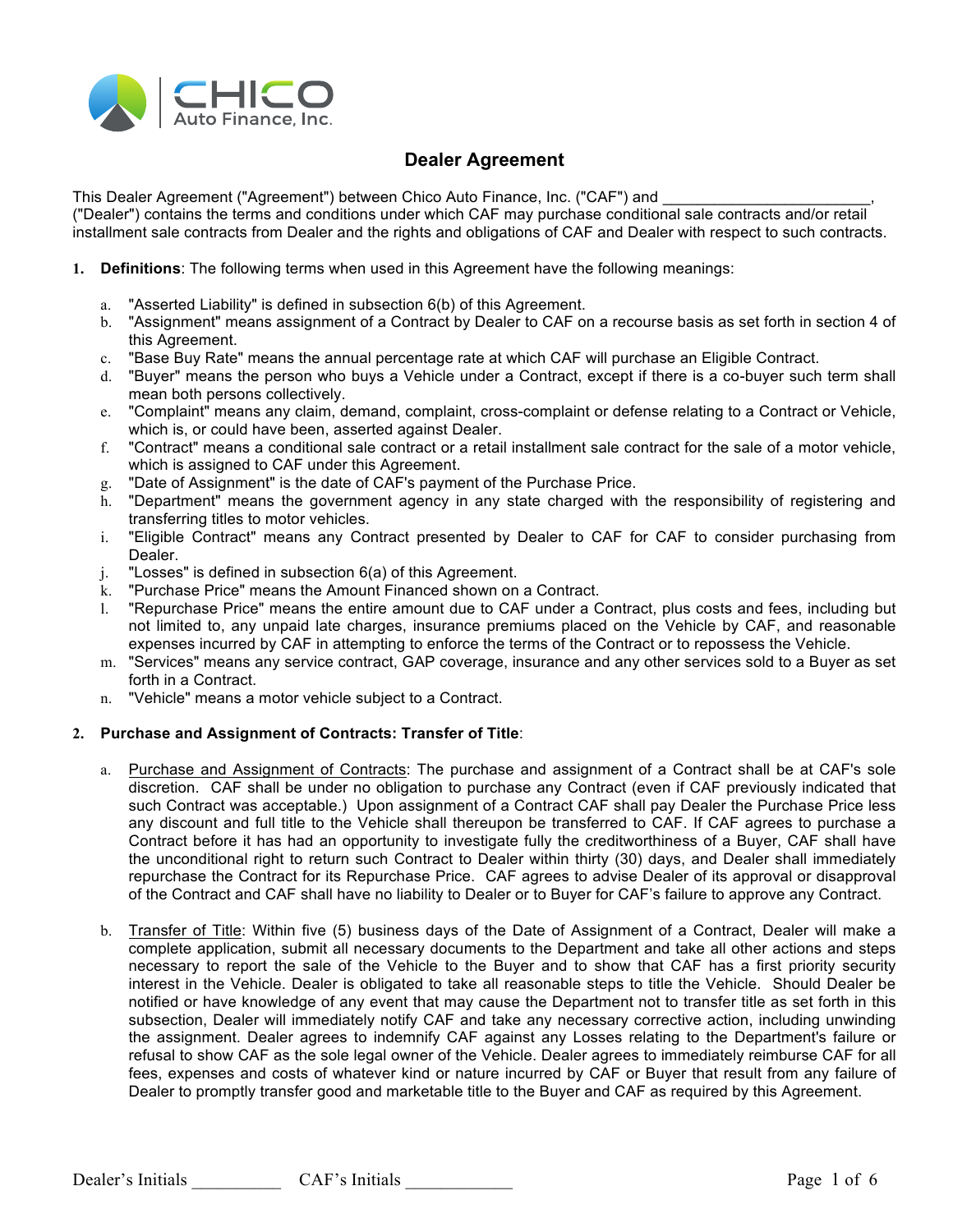#### **3. Dealer's Representations and Warranties:**

- a. Representations and Warranties on Contracts: Dealer represents and warrants to CAF with regard to each Contract as follows:
	- (i) the Contract arose from a bona fide sale to Buyer on the terms set forth in the Contract and related documents;
	- (ii) the person purchasing the Vehicle identified as Buyer on the Contract is that person and not some other person using a false identity;
	- (iii) the Vehicle is fully and accurately described in the Contract, including whether the Vehicle is new or used and the mileage indicated on the odometer of the Vehicle is accurate;
	- (iv) Dealer has made no misrepresentation to the Buyer concerning the condition of the Vehicle or its prior ownership;
	- $(v)$  the Vehicle was delivered to, and accepted by, the Buyer;
	- (vi) Dealer furnished and installed all articles and materials and fully completed all work necessary in connection with the Contract and paid for all labor and materia1s used in connection with such work;
	- (vii) Dealer has good and marketable title to the Vehicle described in the Contract free and clear of all claims, liens, encumbrances and rights of third parties, except for those created by the Contract;
	- (viii) Dealer is the sole and unconditional owner of the Contract and has the right and authority to assign it;
	- (ix) all statements made by or on behalf of Buyer and furnished to CAF by Dealer, and all information concerning Buyer on any documents prepared by Buyer or based on statements by Buyer and submitted to CAF, are true to the best of Dealer's knowledge and belief;
	- (x) Buyer received a legible, completely filled in copy of the Contract, customer credit statement or other document(s) which Buyer was asked to sign in connection with the Contract, in each case prior to Buyer's signature on it, except that if purchase negotiations were conducted in Spanish, an unexecuted Spanish language translation of the Contract was delivered to Buyer prior to Buyer's execution of the English-language Contract;
	- (xi) components of the total down payment shown on the Contract are accurately and fully described and where shown as cash was actually paid in cash and not its equivalent by Buyer to Dealer, and Dealer has not lent Buyer part or all of the cash portion of the down payment, has not assisted Buyer in obtaining a loan from a third party to be used as part or all of the down payment on the Contract, nor does Dealer have knowledge of any such loan by a third party, and any trade-in was valued at its fair market value on the date of the Contract;
	- (xii) any Services or warranty contract shown on a Contract was paid for by Dealer in full to the provider of such services or warranty; Dealer has taken all necessary actions so that such contract will be effective; and such contract is cancelable on a pro-rata basis, and Dealer agrees that in the event the Vehicle is repossessed, any refund due under such contract will be assigned to CAF, and Dealer further agrees to pay an amount equal to such refund to CAF if for any reason such refund is not paid to CAF or such contract fails to include such a cancellation provision;
	- (xiii) Buyer was of legal age and competent to execute the Contract on the date of execution;
	- (xiv) the Contract and any guaranty thereof are legally valid and enforceable;
	- (xv) Dealer complied with, and the Contract is valid under any and all applicable laws, rules and regulations of the Federal government and of any state or other governmental agency or authority regulating consumer or installment credit sales or transactions (including, without limitation, laws, rules and regulations relating to usury, consumer protection, truth in lending, fair credit billing, fair credit reporting, equal credit opportunity, fair debt collection practices and privacy);
	- (xvi) the cash price of the Vehicle was not increased nor was the value of any trade-in decreased to compensate for any discount and/or acquisition fee that Dealer anticipated CAF may charge on a Contract, and specifically the cash price of the Vehicle or any accessories (or the value of any trade-in) does not include any amount or charge (or deduct any amount or charge) that would not be included if the Vehicle was sold to Buyer for cash, nor does any other entry in the Contract contain any amount or charge that could be construed to constitute a concealed charge for credit;
	- (xvii) the cash price of the Vehicle was not increased nor was the value of any trade-in decreased to compensate for any fee or fees paid to a broker or brokers in connection with obtaining financing for the Contract, and specifically the cash price of the Vehicle or any accessories (or the value of any trade-in) does not include any broker fee, amount or charge (or deduct any such fee, amount or charge) that would not be included if the Vehicle was sold to Buyer for cash without the involvement of any broker, nor does any other entry in the Contract contain any amount or charge that could be construed to constitute a concealed brokerage charge;
	- (xviii) all amounts shown on the Contract as paid to others were, in fact, paid in full to others;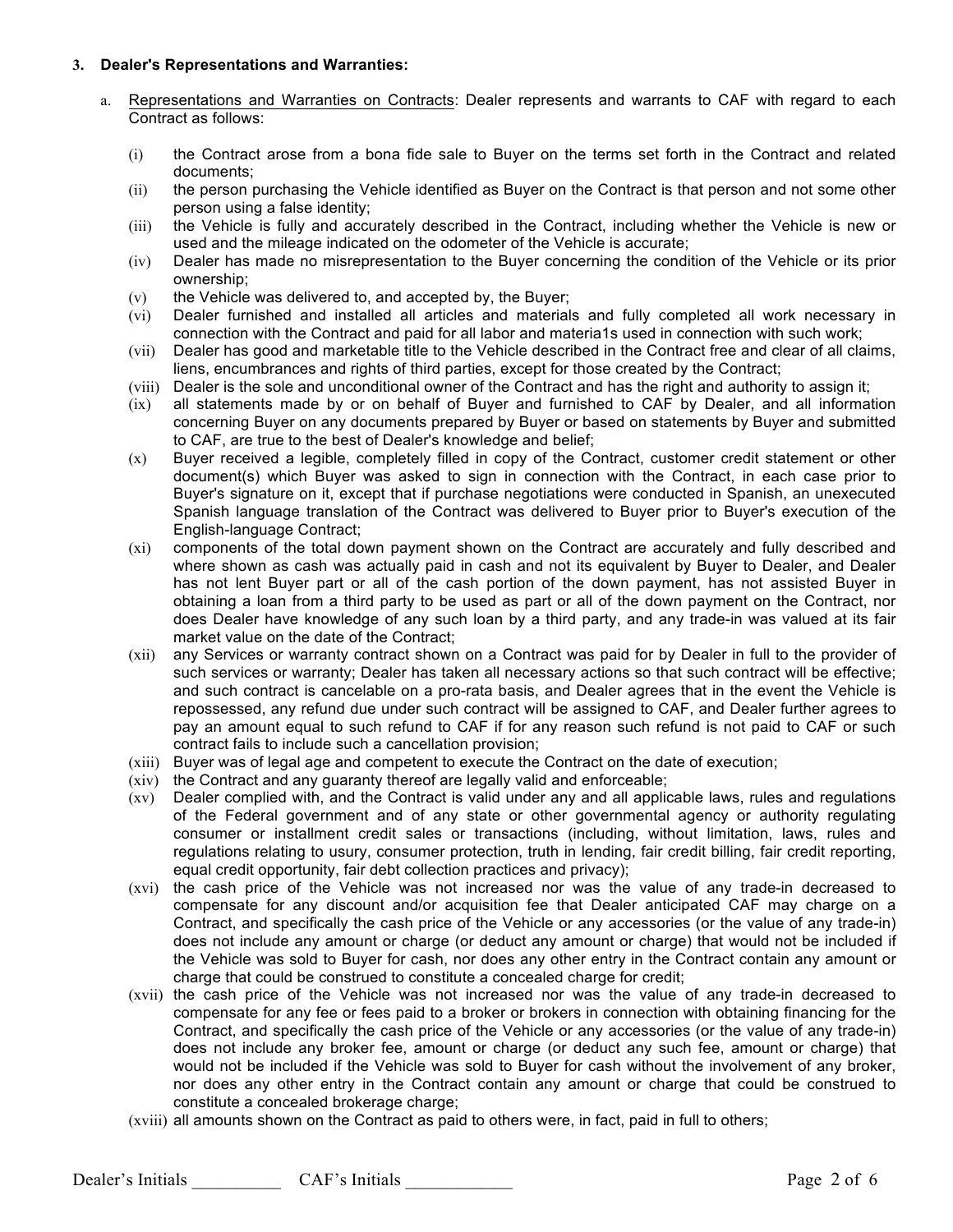- (xix) neither the cash price of the Vehicle nor any pricing entry or other term of the Contract was determined in any way that takes into account the race, gender or other protected status of Buyer, or that could have a disparate impact on members of any protected class;
- (xx) If Dealer has offered and Buyer has accepted any right to rescind the Contract in accordance with applicable California laws and regulations, then Dealer covenants that it will not submit such Contract to CAF until the applicable rescission period has expired and Buyer has not exercised his or her right to rescind such Contract prior to such expiration.
- (xxi) the Vehicle does not have a "branded title," which shall include but not be limited to, a title marked Salvage, Gross Polluter, Junked, Dismantled, Prior Taxi, Prior Law Enforcement, Non-USA, SPCM (constructed or altered by non-manufacturer), Factory Buyback, "True Mileage Unknown" or Lemon Law Buyback, or any other special marking of title pursuant to section 4453 of the Vehicle Code or otherwise; and
- (xxii) Dealer made no representation or warranty to Buyer that the Annual Percentage Rate on the Contract is the "best available financing" or any other similar representation or warranty.
- (xxiii) On the Date of Assignment of the Contract, Dealer is in possession of all necessary documents that will permit the Department, upon application, to transfer title to the Vehicle showing Buyer as the registered owner of the Vehicle and CAF as the legal owner.
- b. Additional Dealer Representations and Warranties. Dealer further represents and warrants to CAF as follows:
	- (i) Dealer is licensed as required by law, and there is no action or proceeding pending against Dealer with respect to its license, except as previously disclosed in writing to CAF, and Dealer will promptly inform CAF if there is any such action or proceeding taken in the future;
	- (ii) Dealer is a corporation, LLC, partnership, sole proprietorship or other type of entity as set forth below its signature in this Agreement and is in good standing and is legally authorized to conduct its business;
	- (iii) the person signing this Agreement on behalf of Dealer has the full and complete authority to do so and any necessary approvals or consents have been obtained;
	- (iv) Dealer shall designate a representative of Dealer who is authorized to execute assignments to CAF by designating such person in a written authorization which shall include a specimen signature of the designated person; provided, however, that payment of the Purchase Price by CAF to Dealer shall be conclusive proof that the person executing the assignment section of the Contract on behalf of Dealer was authorized to do so; and
	- (v) All Contracts subject to this Agreement shall be prepared on the current preprinted forms provided to Dealer from various suppliers from time to time. CAF may provide Dealer with a supply of blank contracts from time to time, but CAF shall have no liability for the provisions of any such form and makes no representation, express or implied, with respect thereto.

All the foregoing representations and warranties shall be true both on the date of execution of this Agreement by Dealer and the Date of Assignment of each Contract.

#### **4. Liability of Dealer under Assigned Contracts:**

Assignment of a Contract by Dealer to CAF shall be on a recourse basis. Dealer shall be bound by the terms of the applicable assignment provision of the Contract and by this Agreement with respect to a Contract upon payment by CAF of the Purchase Price of a Contract. The rights and obligations of Dealer and CAF on the type of assignment are set forth in the following subsections and in section 6 and elsewhere in this Agreement.

In the event of a conflict between term(s) of the assignment provision and this Agreement, term(s) of this Agreement shall control.

- a. Assignment with Recourse. Dealer extends full performance of the Contract designated with Recourse in all its terms and the prompt payment of any and all sums provided therein, for the Recourse period, for Complete Payments by Buyer to CAF. The term Complete Payment as used herein shall mean the full contractual payment provided in the Contract including, but not limited to, any insurance add on, return check fee, late fee, repossession and impound fees and/or collection costs effecting said payment. In the event Dealer makes any payment due by the Buyer to CAF, the number of installments with recourse will increase by the number of payments made by Dealer.
- b. A Contract shall be deemed a payment default when the payment or any part thereof or any obligation on the part of the Buyer has not been received by CAF or performed within ten (10) days of the due date specified in the Contract. In the event of Buyer's default herein, Dealer at the sole option of CAF shall repurchase the

Dealer's Initials CAF's Initials CAF's Initials Page 3 of 6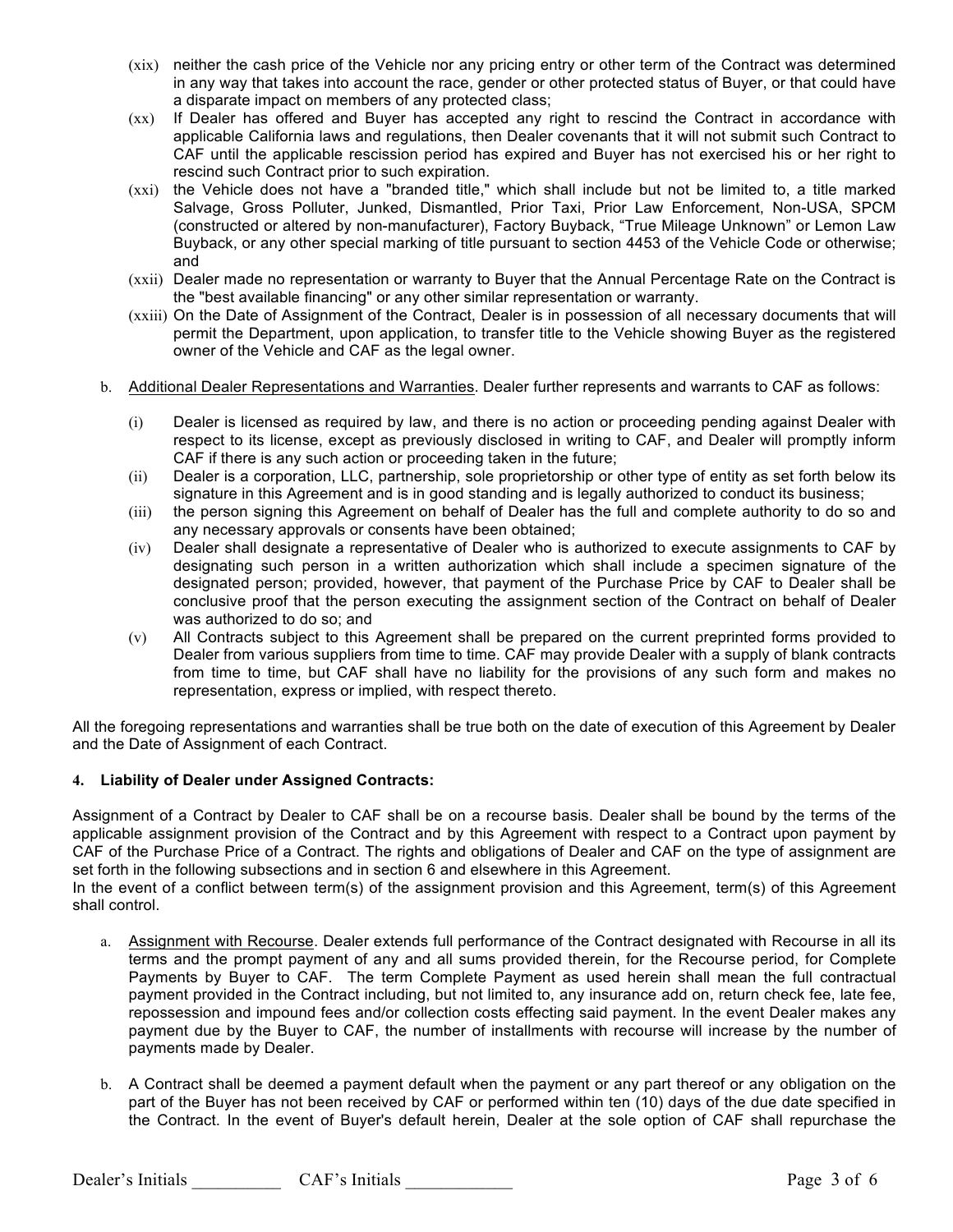Contract from CAF at the Repurchase Price on the Contract within five (5) days of written or verbal demand by CAF upon Dealer.

c. The length of the Recourse period shall be from three (3) months to twelve (12) months as stipulated by CAF on a case by case basis.

#### **5. Repurchase of Contracts by Dealer:**

- a. General. Dealer must repurchase a Contract purchased under this Agreement if any of the following events occur:
	- (i) a Complaint is asserted against CAF and the Complaint is not resolved to the satisfaction of CAF and/or to the person who asserted it within twenty (20) days;
	- (ii) a breach of any representation or warranty of Dealer contained in a Contract, an assignment provision or this Agreement shall have occurred or any representation or warranty shall have been untrue when made and regardless of whether a Buyer is in default under the Contract and regardless of whether CAF knew of or is chargeable with knowledge of the falsity of such representation or warranty;
	- (iii) Dealer, without CAF's prior written consent, agrees to any waiver, modification or settlement with the Buyer; accepts any payment from Buyer, whether regularly scheduled installments or otherwise, after assignment of the Contract to CAF; agrees to the sale, mortgage or transfer of Buyer's interest in the Contract or the Vehicle; or take any judicial or non judicial action to obtain possession of the Vehicle or if the Dealer accepts surrender thereof;
	- $(iv)$  the Contract is rescinded by operation of law or otherwise;
	- (v) the Vehicle is not properly registered and/or titled, in such manner as required under applicable law and regulations to perfect the first priority security interest of CAF as legal owner or lien holder of subject Vehicle within thirty (30) days of the sale date of Contract by Dealer to CAF;
	- (vi) there shall have occurred any fraud, fraudulent scheme, trick or device, including the forgery of signatures, by Buyer or Dealer in connection with Contract, the Vehicle or the sale of the Contract to CAF;
	- (vii) the Buyer defaults on the first installment payment due under the Contract;
	- (viii) CAF elects to return a Contract under the terms of subsection 2(a) of this Agreement; or
	- (ix) no choice is designated in the assignment section of a Contract, then in such event and regardless of whether the Buyer is in default under the Contract, Dealer shall, at the election and demand of CAF, either unconditionally guarantee payment of all amounts remaining unpaid under the Contract, or repurchase the Contract at the Repurchase Price.
- b. Return of Security Interest in the Vehicle. If CAF elects to require Dealer to repurchase a Contract pursuant to the terms of subsection (a) above, Dealer shall pay CAF the Repurchase Price, whereupon CAF shall convey all its right, title and interest in the Vehicle to the Dealer. Should Dealer then elect to repossess the Vehicle, Dealer shall indemnify CAF from any Loss in connection with such repossession. Any such repurchase shall be made without recourse or warranty, express or implied.

#### **6. Indemnification:**

- a. Dealer's Obligation to Indemnify. Dealer agrees to indemnify, defend and hold harmless CAF from and against all losses, liabilities, damages, costs and expenses, including interest, penalties, attorneys' fees, costs and disbursements incurred by CAF ("Losses") relating to (i) a Complaint, (ii) repurchase of a Contract or any action taken by Dealer or its agents relating to a repurchased Contract or a Vehicle described therein, or (iii) any claim, complaint, cross-complaint or demand asserted against CAF arising from a complaint, regardless of whether such liability is asserted against CAF or CAF and Dealer jointly.
- b. Notice of Asserted Liability. Promptly upon receipt by CAF of a notice of any demand, claim or circumstances which, with the lapse of time or failure to take demanded action or both, could give rise to an obligation under subsection (a) above, or the commencement (or threatened commencement) of any lawsuit, proceeding or investigation that may result in a Loss to CAF (as "Asserted Liability"), CAF shall give notice thereof to Dealer and shall describe the Asserted Liability in reasonable detail.
- c. Dealer's Opportunity to Settle. Dealer may elect to compromise or settle, at its own expense, any Asserted Liability; provided, however, that Dealer may not compromise or settle any Asserted Liability without the consent of CAF unless such compromise or settlement requires no more than a monetary payment for which CAF is fully indemnified or involves other matters not binding on CAF. If Dealer elects to compromise or settle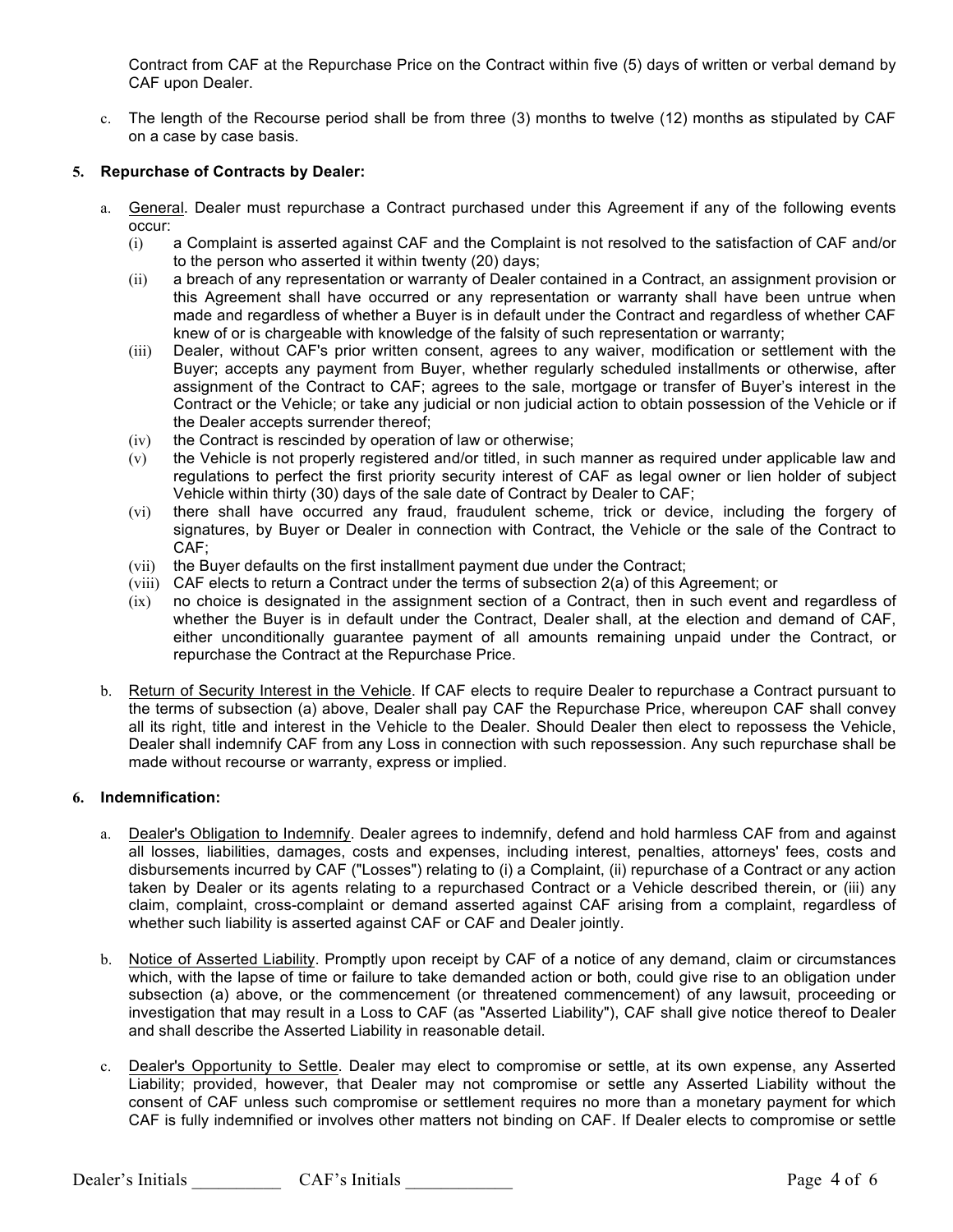an Asserted Liability, it shall complete such action within twenty (20) days of its knowledge of an Asserted Liability, and CAF, at Dealer's expense, shall cooperate in such action.

d. Dealer's Obligation to Pay for CAF's Defense. In the event an Asserted Liability is not settled or otherwise resolved to CAF's satisfaction within the time specified in subsection (c) above, Dealer agrees to pay all of CAF's legal fees and costs incurred by CAF's selected counsel, in CAF's defense against the Asserted Liability. Dealer agrees to pay all invoices for such fees and costs upon receipt. At CAF's discretion, CAF may elect to have Dealer defend CAF against an Asserted Liability by Dealer's own counsel, subject to CAF's right to participate, at Dealer's expense. CAF may, however, terminate Dealer's defense at any time and assume CAF's defense at Dealer's sole cost and expense.

#### **7. Insurance:**

Each Vehicle sold under a Contract must be covered by fire, theft and collision insurance protecting CAF's interest in the Vehicle at the time of the assignment. It is Dealer's responsibility to submit with each Contract, evidence of such insurance satisfactory to CAF, a completed copy of Buyer's agreement to furnish such insurance, or other similar documents satisfactory to CAF. Coverage must thereafter be confirmed by CAF. Dealer will have no further obligation with respect to any amounts added to the account due to the placement of insurance by CAF. If such procedure is not followed, Dealer will be responsible for any loss that would have been covered by the required insurance. Dealer acknowledges responsibility for vehicle loss or damage through close of business on the Date of Assignment.

#### **8. Offset:**

CAF may deduct from any deposit, funds, or obligation due Dealer any amount Dealer owes CAF, whether under this Agreement or otherwise.

#### **9. Miscellaneous:**

- a. Entire Agreement; Amendments or Modifications. This Agreement, including other writings referred to herein or delivered pursuant hereto which form a part hereof, contains the entire agreement and understanding between the parties. There are no restrictions, promises, representations, warranties or undertakings other than those expressly set forth herein. This Agreement supersedes all prior agreements and understandings between CAF and Dealer, written or oral, with respect to the subject matter. This Agreement may only be amended by a written instrument duly executed by both CAF and the Dealer.
- b. Notices in Writing. All notices, consents and other communications of any kind required or permitted under this Agreement shall be in writing and either be sent by first class mail or be transmitted by facsimile with a copy sent by first class mail, and if sent to Dealer at the address and facsimile number set forth in the signature page of this Agreement and if to CAF to this address: P. O. Box 4271, Glendale, CA 9122 or fax # 818-241-2434.
- c. Successor and Assigns; Assignment by Dealer Restriction. This Agreement shall be binding upon and for the benefit of the parties' successors and assigns. Dealer may not voluntarily assign this Agreement without the prior written consent of CAF. As used in this subsection (c), a material change in Dealer's ownership, management or form of organization shall be deemed to be an assignment. If Dealer does not obtain CAF's consent to any assignment, Dealer shall be liable to CAF for any failure of such assignee or subsequent assignee to comply with the terms of this Agreement, unless Dealer has terminated this Agreement pursuant to subsection 9(f).
- d. Waiver. Dealer waives all demands and notices of default, non-payment, or non-performance, and any release or impairment of collateral securing a Buyer's obligations under any Contract. CAF may, without notice to Dealer, discharge, release, extend, vary or modify any obligation of a Buyer, without affecting or altering the obligations or duties of Dealer. No waiver by CAF of any default, breach or misrepresentation hereunder shall be effective unless in writing, nor shall it operate as a waiver of any other or subsequent default, breach or misrepresentation.
- e. Inspection of Books and Records. So long as any Contract which is assigned by Dealer to CAF where payment is unconditionally or partially guaranteed under section 5 of this Agreement is approved, and until any such Contract is paid in full, Dealer shall provide CAF every twelve (12) months with a balance sheet and statement of income, certified by Dealer's owner or the person acting as the chief financial officer of Dealer that such information is complete and accurate in all respects. Dealer authorizes CAF to make such inquiries of third parties concerning the financial conditions or business operations of Dealer, as CAF may deem necessary.

Dealer's Initials CAF's Initials CAF's Initials Page 5 of 6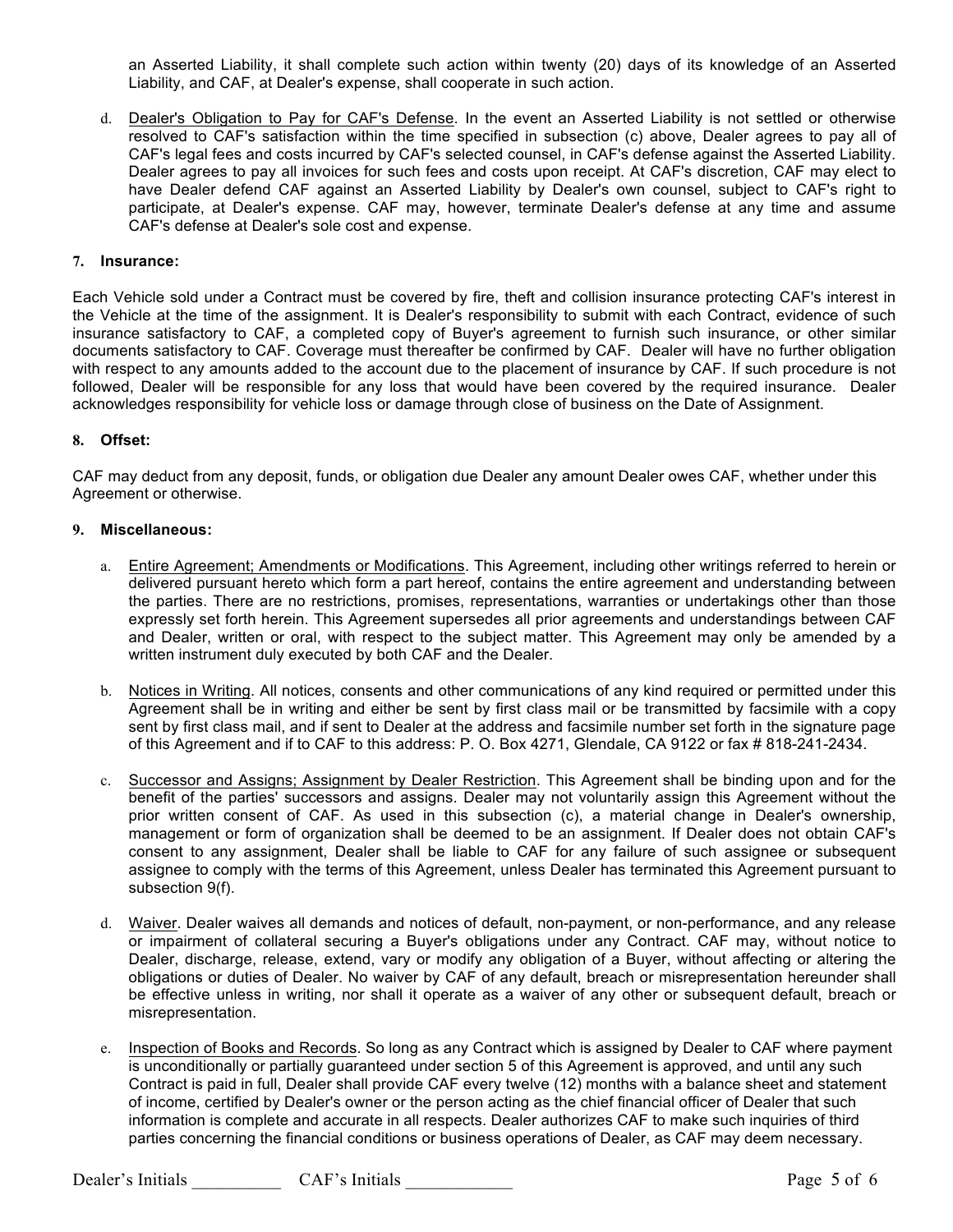- f. Effective Date and Termination. This Agreement shall become effective on the date CAF first purchases a Contract from Dealer hereunder and shall be binding on Dealer and CAF and their respective successors and assigns from such date until terminated by receipt of written notice by either party from the other; provided, however, that any such termination shall not relieve either party from any obligation or duty incurred prior to the effective date thereof or from any obligations in respect to any Contract purchased by CAF hereunder prior to termination of this Agreement.
- g. Relationship of Parties. This Agreement does not make either party the agent or legal representative of the other for any purpose. Neither party owes the other any fiduciary obligation.
- h. Governing Law. This Agreement shall be governed by and in accordance with the laws of the State of California.
- i. Attorneys' Fees. The prevailing party in any legal action arising from this Agreement shall be entitled to reasonable attorneys' fees and its costs as fixed by the court.
- j. Marketing Materials. Dealer agrees to accept faxed marketing materials, unless Dealer advises appropriate CAF personnel to the contrary.

IN WITNESS WHEREOF, CAF and Dealer have executed this Agreement as of the day and year set forth below.

|     |                             | Address: __________________________<br>Telephone: ________________________                                             |                                                                                                     |      |
|-----|-----------------------------|------------------------------------------------------------------------------------------------------------------------|-----------------------------------------------------------------------------------------------------|------|
| By: | <b>Authorized Signature</b> | Title/Date                                                                                                             | <b>Authorized Signature</b>                                                                         | Date |
|     |                             |                                                                                                                        | Dealer is a: Corporation __________LLC ___________ Partnership __________ Sole Proprietorship _____ |      |
|     |                             | <b>Chico Auto Finance, Inc.</b><br>70 Declaration Drive, Ste. 102, Chico CA 95973<br>T. 530.895.8321 Fax. 855-369-6666 |                                                                                                     |      |
| By: | Brenda Bowen                | President                                                                                                              | <b>Authorized Signature</b>                                                                         | Date |
|     |                             |                                                                                                                        |                                                                                                     |      |

CAF Doc Limited Recourse a 9/13/10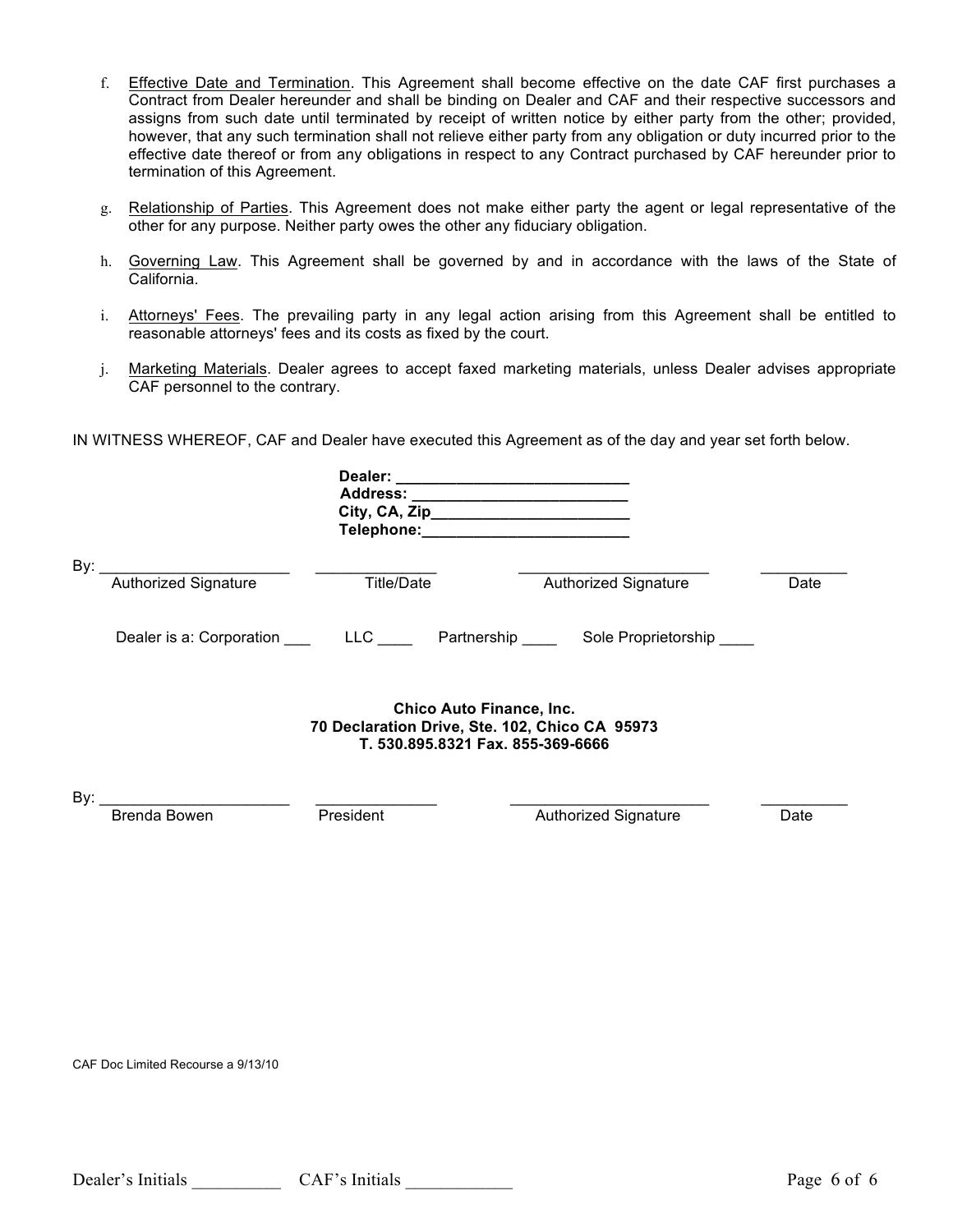

## **CONSENT TO ACTION WITHOUT MEETING**

**Written consent to action without meeting** of the sole director of

\_\_\_\_\_\_\_\_\_\_\_\_\_\_\_\_\_\_\_\_\_\_\_\_\_\_\_\_\_\_\_\_\_\_\_\_\_\_\_\_\_\_\_\_\_\_\_\_\_\_\_\_\_\_\_\_\_\_\_\_\_\_ (the "Corporation") dated this

\_\_\_\_\_\_\_\_ day of \_\_\_\_\_\_\_\_\_\_\_\_\_\_\_\_\_\_\_\_\_\_\_\_\_\_\_\_\_\_\_\_, 2016.

 $\overline{\phantom{a}}$  , and the contract of the contract of the contract of the contract of the contract of the contract of the contract of the contract of the contract of the contract of the contract of the contract of the contrac

#### **BACKGROUND:**

A. The Corporation is a corporation organized and operating under the laws of the State of

#### **IT IS RESOLVED THAT:**

1. Anyone director or officer of the Corporation is authorized to sign all documents and

perform such acts as may be necessary or desirable to give effect to the above resolution.

Dated in the State of \_\_\_\_\_\_\_\_\_\_\_\_\_\_\_\_\_\_\_\_\_\_\_\_\_\_\_\_\_\_\_\_\_\_\_\_\_\_\_\_\_\_ on the \_\_\_\_\_\_\_\_ day of

\_\_\_\_\_\_\_\_\_\_\_\_\_\_\_\_\_\_\_\_\_\_\_\_\_\_\_\_\_\_\_\_, 2016.

\_\_\_\_\_\_\_\_\_\_\_\_\_\_\_\_\_\_\_\_\_\_\_\_\_\_\_\_\_\_\_\_\_\_\_\_\_\_\_\_\_\_\_\_\_\_\_\_\_\_ (Signature)

Director Name: \_\_\_\_\_\_\_\_\_\_\_\_\_\_\_\_\_\_\_\_\_\_\_\_\_\_\_\_\_\_\_\_\_\_\_\_\_\_\_\_\_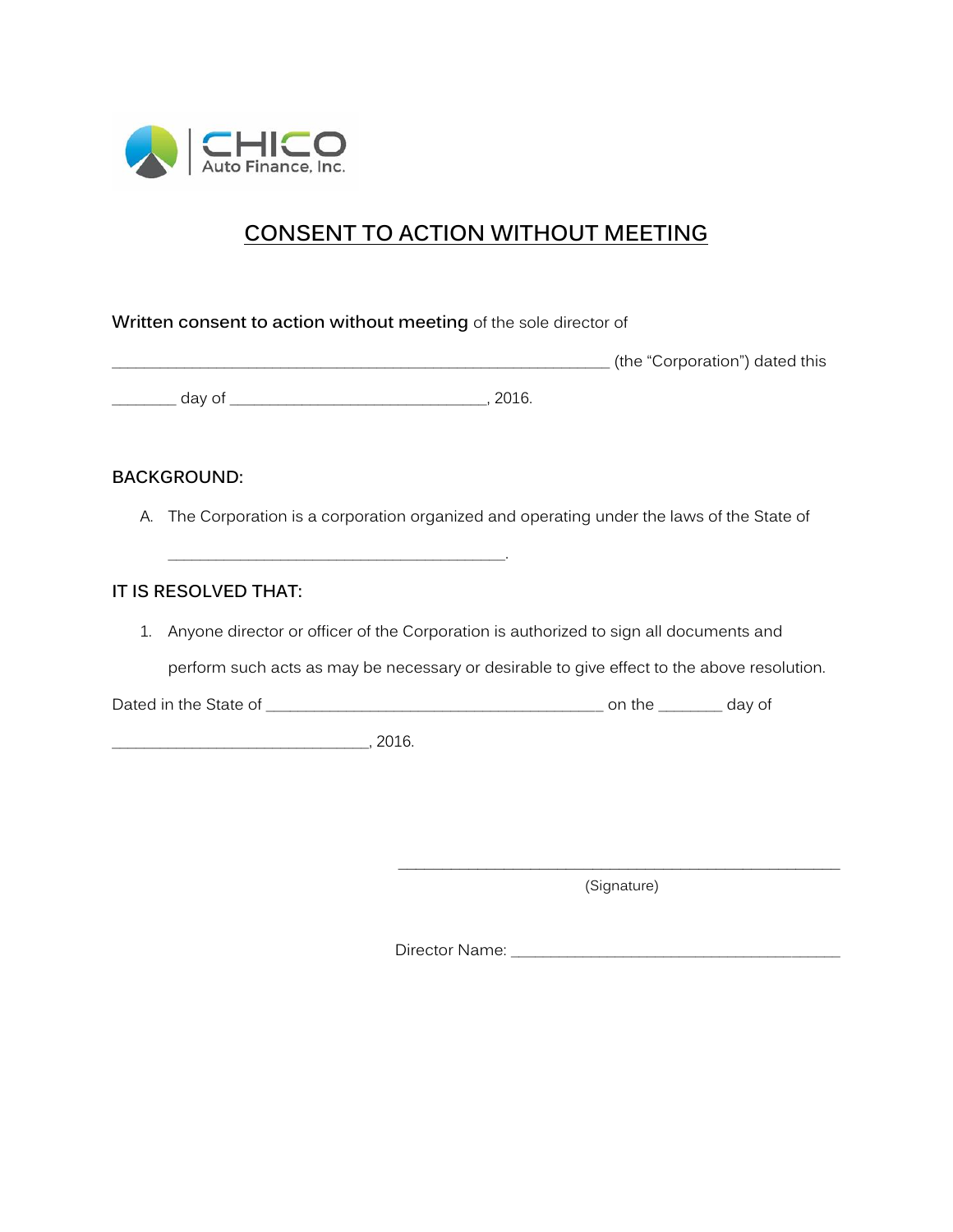

70 Declaration Dr. Suite 102 Chico, CA 95973 Phone: 530.895.8321 Fax: 855.369.6666

#### **Authorization Agreement for Automatic Deposits (ACH)**

Dealer Name:

Contact Name:

Phone Number: The Contract of the Phone Number:

I hereby authorize Chico Auto Finance, Inc. to initiate credit entries (and/or debit entries if necessary for corrections, unwinds, or reversals) electronically, by paper means or by any other commercially accepted method to the checking account indicated below and financial institution named below, to credit and/or debit the same to such account.

| Financial Institution | Phone Number: |  |
|-----------------------|---------------|--|
| City                  | State         |  |
|                       |               |  |
|                       |               |  |

### YOU MUST ATTACH A VOIDED CHECK WHICH CONTAINS BOTH THE ROUTING AND ACCOUNT INFORMATION

This authorization will remain in full force and effect until Chico Auto Finance, Inc. has received written notification from Authorized Personnel of Dealer, least 30 days prior, to date of termination of ACH.

| <b>Authorizing Officer for Dealership</b> |        |       |       |  |
|-------------------------------------------|--------|-------|-------|--|
| First:                                    |        | M.I.: | Last: |  |
|                                           | Title: |       |       |  |

\_\_\_\_\_\_\_\_\_\_\_\_\_\_\_\_\_\_\_\_\_\_\_\_\_\_\_\_\_\_\_\_\_\_\_\_\_\_\_\_\_\_\_\_\_\_\_\_\_\_\_\_\_\_ \_\_\_\_\_\_\_\_\_\_\_\_\_\_\_\_\_\_\_\_\_\_\_\_\_\_\_\_\_\_\_\_\_\_\_\_\_\_\_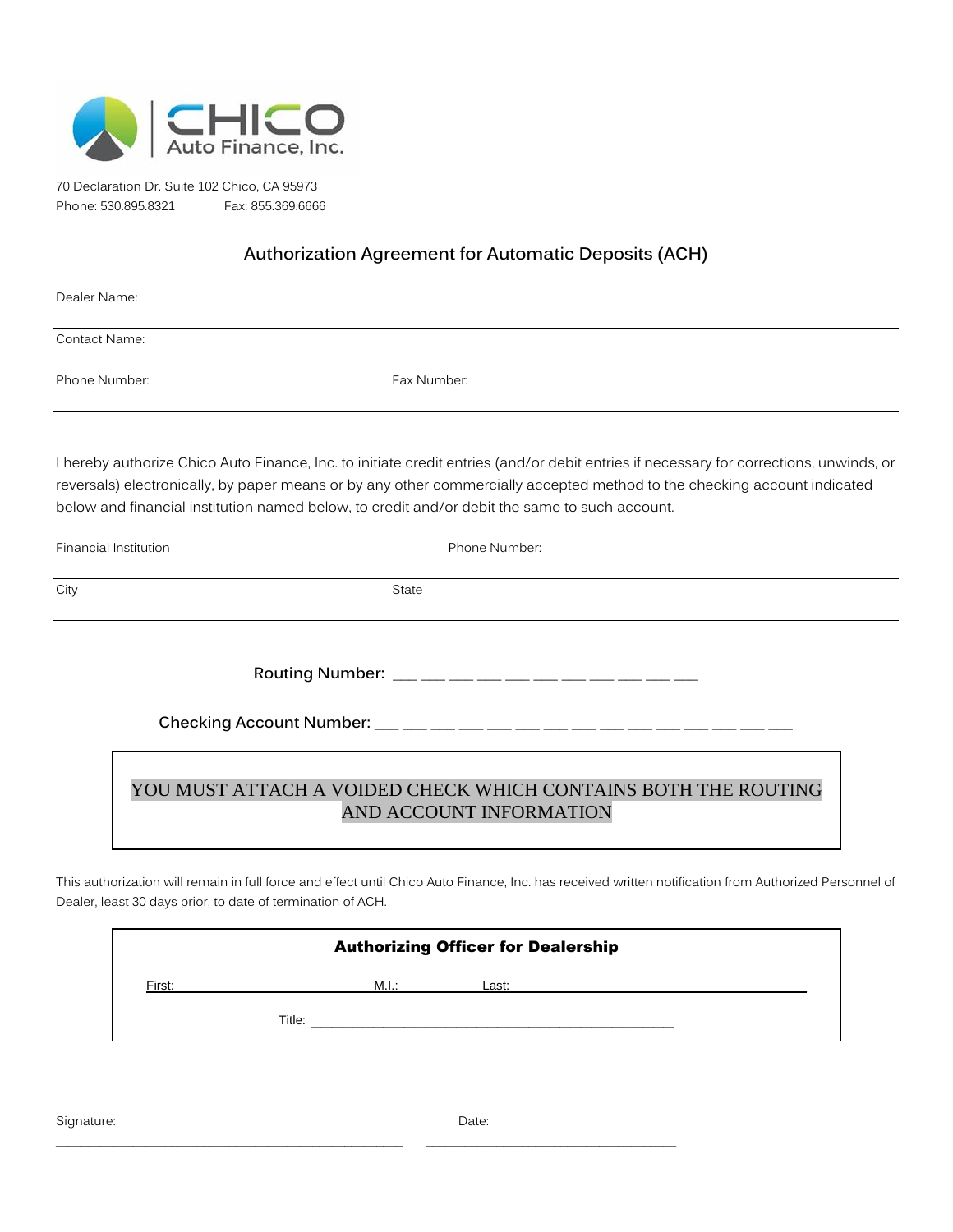

 70 Declaration Dr. Suite 102, Chico, CA 95973 Phone: 530.895.8321 Fax: 855.369.6666

### **Terms and Conditions**

| Minimum Finance Amount |        | \$2,500                                                                              |
|------------------------|--------|--------------------------------------------------------------------------------------|
| <b>LTV</b>             |        | UP TO 125% + \$595.00 IF GAP OR WARRANTY INCLUDED.<br><b>BASED ON QUALIFICATIONS</b> |
| <b>TERMS</b>           |        | 24-60 MONTHS DEPENDING ON QUALIFICATIONS                                             |
| MIN. INCOME            |        | \$1,500.00                                                                           |
| DEBT TO INCOME RATIO   |        | 50%                                                                                  |
| <b>RENT RULE</b>       |        | \$500.00 MINIMUM                                                                     |
| <b>BANKRUPTCY</b>      |        | NEW CREDIT ESTABLISHED WILL CONSIDER                                                 |
| <b>REPO</b>            |        | <b>WILL CONSIDER</b>                                                                 |
| <b>FORECLOSURE</b>     |        | NEW CREDIT ESTABLISHED WILL CONSIDER                                                 |
| QUALIFYING CREDIT      |        | 3 OPEN ACCTS CURRENT PLUS RENT/MORTGAGE: 12 MONTHS MIN.                              |
| <b>EMPLOYMENT</b>      |        | <b>VERIFIABLE INCOME</b>                                                             |
| <b>RESIDENCE</b>       |        | MIN. 6 MONTHS IN THE AREA WITH LOCAL REFERENCES COMPLETE                             |
| <b>PHONE</b>           |        | <b>MUST HAVE PHONE</b>                                                               |
|                        |        |                                                                                      |
| 000-600                | 24.99% |                                                                                      |
| 601-650                | 20.99% |                                                                                      |
| 651-675                | 18.99% |                                                                                      |
| 676-699                | 14.25% |                                                                                      |
| <b>700 AND UP</b>      | 12.25% |                                                                                      |
|                        |        |                                                                                      |

ACQUISITION FEE STARTING AT \$395.00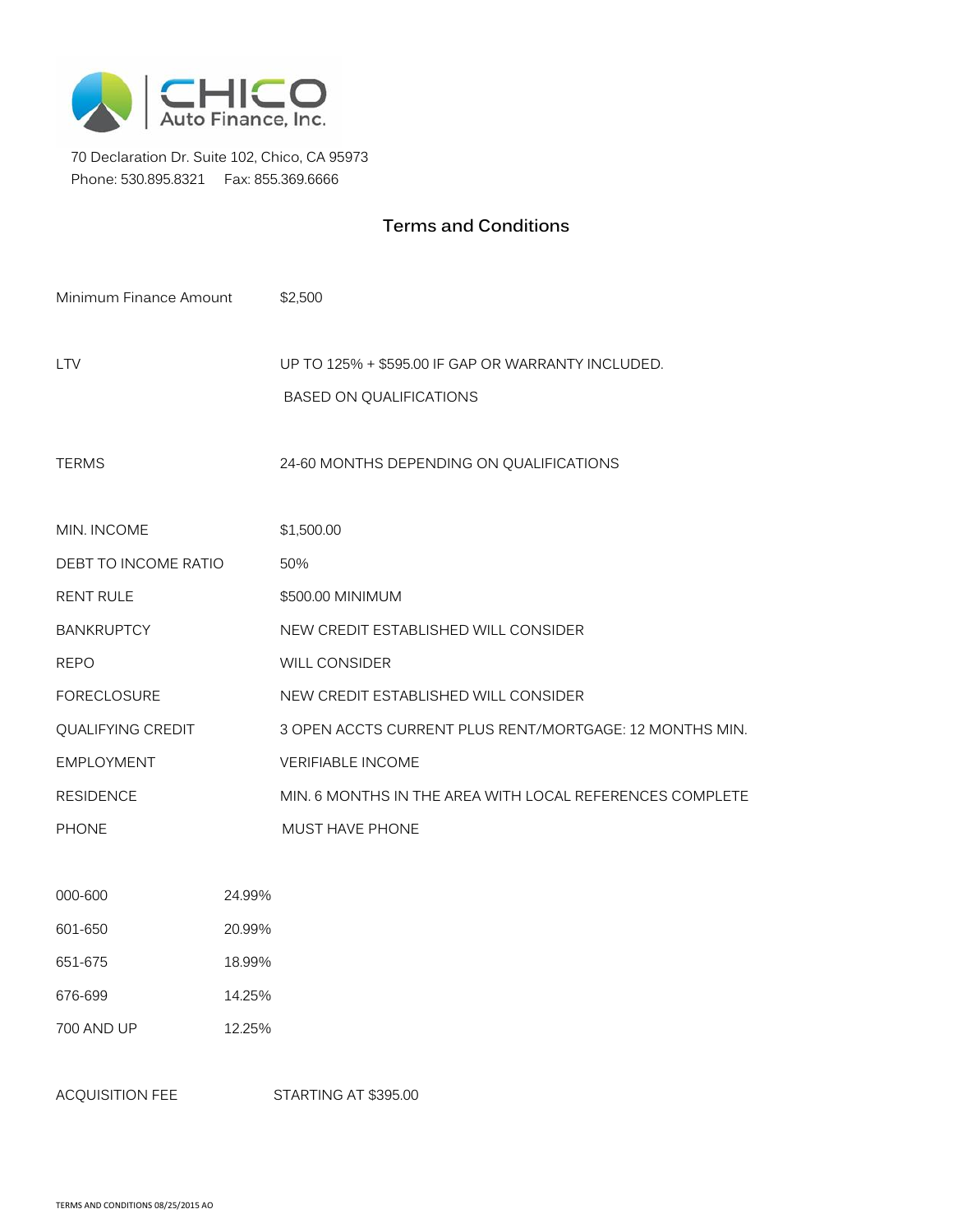

## **Funding Checklist**

| Sale Contract                                 |        |
|-----------------------------------------------|--------|
| Credit Application, all buyers                |        |
| Wholesale Book Sheet (current date)           |        |
| Pay Stub listing YTD/Taxes if stipulated      | $\Box$ |
| Proof of Residence                            |        |
| References List: Complete address and phone   |        |
| Agreement to Furnish Insurance                | П      |
| Proof of Insurance, listing CAF as lienholder |        |
| DMV Vehicle/Vessel Transfer                   |        |
| DMV Report of Sale                            | $\Box$ |
| Guarantee of Title                            |        |
| Service Contract/Warranty                     |        |
| Gap                                           |        |
| <b>ACH/Credit Card Authorization</b>          |        |
| Landlord Name/Phone                           |        |
| Valid CA Driver License, all buyers           |        |